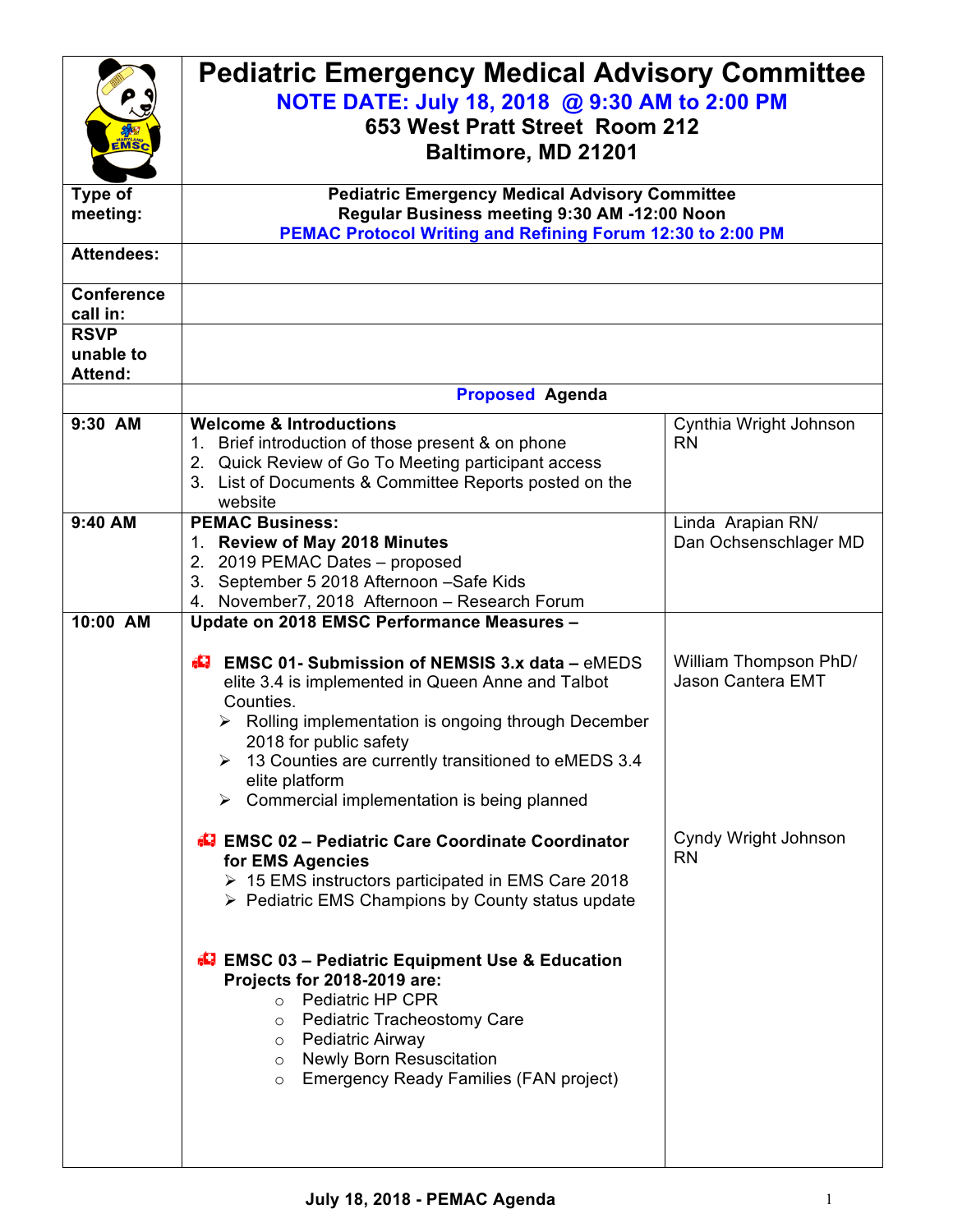|                                                     | <b>EMSC PM 04 - Pediatric Readiness</b>                                     |                  |                      |
|-----------------------------------------------------|-----------------------------------------------------------------------------|------------------|----------------------|
| 1. Pediatric Education for hospitals:               |                                                                             |                  |                      |
| a. APLS Hybrid Courses: July 12, 2018 - 11 Students |                                                                             |                  |                      |
| <b>Next Course is December 14, 2018</b>             |                                                                             |                  |                      |
|                                                     |                                                                             |                  |                      |
|                                                     | Save the Date and Registration Flyer available                              |                  |                      |
|                                                     |                                                                             |                  | Cyndy Wright Johnson |
|                                                     | b. CPEN review courses to be planned for fall and at                        |                  | <b>RN</b>            |
|                                                     | EMS Care 2019 in Ocean City                                                 |                  |                      |
|                                                     | c. ENPC Course - www.ena.org                                                |                  |                      |
|                                                     | d. STABLE courses offered regionally by NICUs                               |                  |                      |
|                                                     | e. FEMA Pediatric Disaster MGT 439 course - June 12                         |                  |                      |
|                                                     | & 13, 208 at MFRI College Park summary from                                 |                  |                      |
| <b>CNMC</b>                                         |                                                                             |                  |                      |
|                                                     |                                                                             |                  |                      |
|                                                     | <b>EMSC PM 05 - Pediatric Trauma/ Burn Centers:</b>                         |                  |                      |
|                                                     | Maryland has met this measure and continues to work                         |                  |                      |
|                                                     |                                                                             |                  |                      |
|                                                     | with both pediatric trauma and burns centers through                        |                  |                      |
|                                                     | QI, Education and Prevention programs.                                      |                  |                      |
| $\bullet$                                           | COMAR regulations for both pediatric burn and                               |                  |                      |
|                                                     | pediatric trauma are under revision as part of the                          |                  |                      |
|                                                     | normal regulatory update process.                                           |                  |                      |
|                                                     |                                                                             |                  |                      |
|                                                     | <b>EMSC PM 06 &amp; 07:Interfacility &amp; Special Consults</b>             |                  |                      |
|                                                     | 1. Pediatric Base Station Courses: 2018                                     |                  |                      |
|                                                     | Additional course(s) may be added for NICU teams in                         |                  |                      |
|                                                     | <b>Baltimore and Wilmington</b>                                             |                  |                      |
| <b>Date</b>                                         | Location                                                                    | <b>Deadline</b>  |                      |
| 7/16/2018                                           | <b>Franklin Square Hospital</b>                                             | <b>NEW</b>       |                      |
| (Monday)                                            | <b>Baltimore Maryland</b>                                                   | <b>COURSE</b>    |                      |
|                                                     |                                                                             | <b>ADDED</b> for |                      |
|                                                     |                                                                             | <b>NEO teams</b> |                      |
| 7/25/2018                                           | <b>Children's National Medical Center</b>                                   | 7/13/2018        |                      |
| (Wednesday)                                         | <b>Board Room</b><br>111 Michigan Ave NW                                    |                  |                      |
|                                                     |                                                                             |                  |                      |
|                                                     |                                                                             |                  |                      |
| 9/13/2018                                           | <b>Washington DC 20010</b><br><b>Room 212</b><br><b>MIEMSS Headquarters</b> | 8/31/2018        |                      |
| (Thursday)                                          | 653 West Pratt St.                                                          |                  |                      |
|                                                     | <b>Baltimore MD 21201</b>                                                   |                  |                      |
|                                                     |                                                                             |                  |                      |
|                                                     |                                                                             |                  |                      |
|                                                     | 2. Neonatal and Pediatric specialty transport update                        |                  | Lisa Chervon MA NRP  |
|                                                     | from Base Site Visits (October - February)                                  |                  |                      |
|                                                     |                                                                             |                  |                      |
|                                                     | <b>EMSC PM 08 - EMSC Permanence - Achieved</b>                              |                  | Cyndy Wright Johnson |
|                                                     | Please see the new summary of each of the EMSC PM that                      |                  | <b>MSN RN</b>        |
|                                                     | is on the second page of the EMSC Performance Measure                       |                  |                      |
|                                                     | 2018 Update and in the minutes.                                             |                  |                      |
|                                                     |                                                                             |                  |                      |
|                                                     | <b>EMSC PM 09 - Codification of all requirements old/new</b>                |                  |                      |
|                                                     | (Please see the new summary of each of the EMSC PM)                         |                  |                      |
|                                                     | <b>Confine &amp; Off Line Medical Direction - our protocol work</b>         |                  |                      |
|                                                     | and base station courses                                                    |                  |                      |
|                                                     |                                                                             |                  |                      |
|                                                     | <b>EMS Equipment for Pediatrics</b> – now will need to be                   |                  |                      |
|                                                     | codified or demonstrated in the VAIP and SOCALR                             |                  |                      |
|                                                     | equipment lists. VAIP 2018 work group is being formed to                    |                  |                      |
| office.                                             | review protocols and update document out of Region 3                        |                  |                      |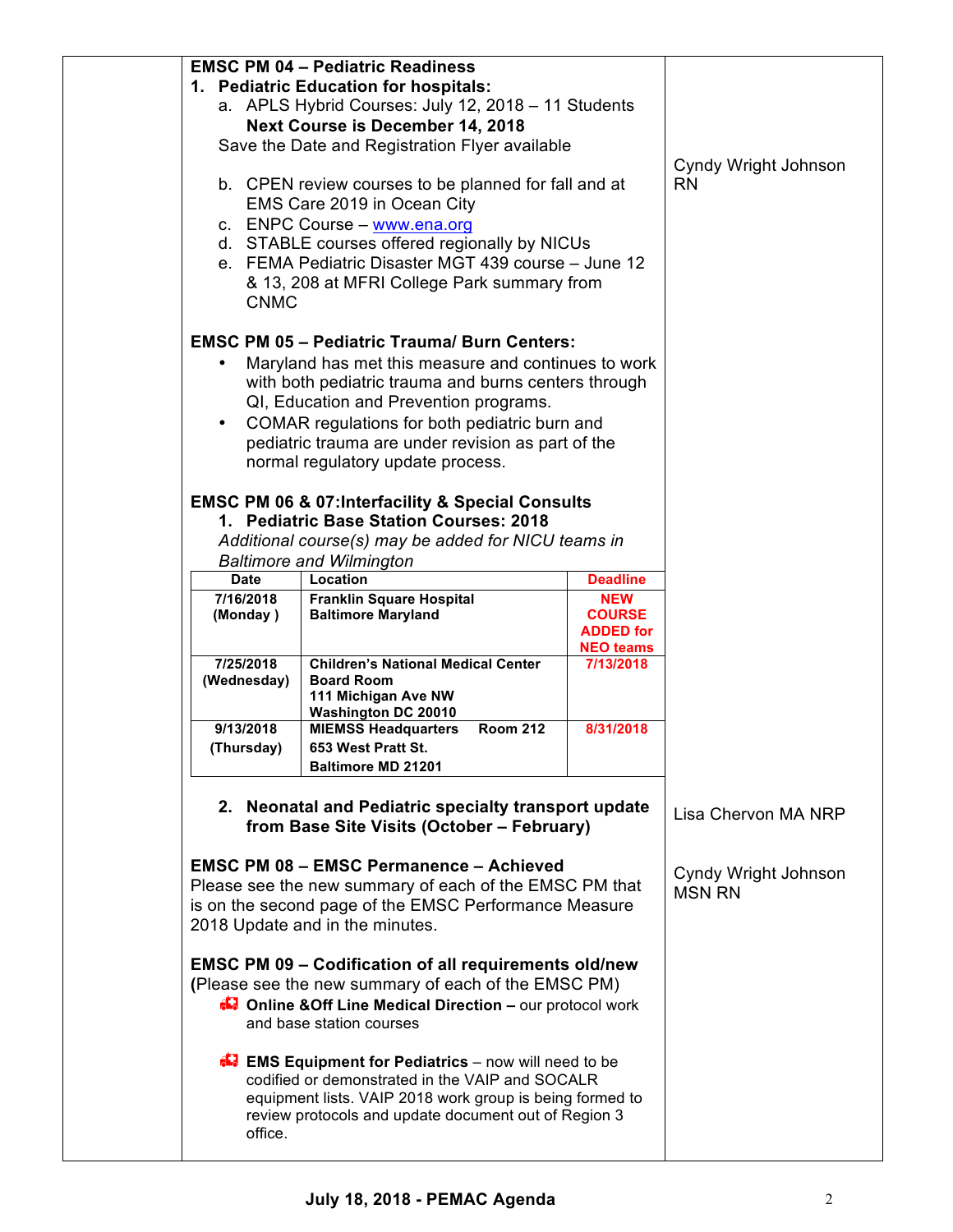|          | <b>E</b> Pediatric Education – now will need to be codified or<br>demonstrated in BLS and ALS core training and CME. Our<br>plan is to continue to support Hospital professional<br>education under EMSC PM 04.<br>1. 2019 Conferences dates are being finalized and we are<br>working on a preconference workshop choices. Ideas for<br>breakout sessions are welcome. |                                |
|----------|-------------------------------------------------------------------------------------------------------------------------------------------------------------------------------------------------------------------------------------------------------------------------------------------------------------------------------------------------------------------------|--------------------------------|
|          | 2. BLS Committee – new recertification cycle will run for 3<br>years.                                                                                                                                                                                                                                                                                                   | Danielle Joy RN NRP            |
|          | 3. ALS Committee                                                                                                                                                                                                                                                                                                                                                        | <b>Richard High EMT</b>        |
|          |                                                                                                                                                                                                                                                                                                                                                                         | <b>Judy Micheliche NRP</b>     |
| 10:20 AM | <b>Family Centered Care Sub Committee</b>                                                                                                                                                                                                                                                                                                                               | Cyndy Wright Johnson<br>RN for |
|          | <b>Right Care Awards</b> - Awards ceremony was held on<br>1.<br>5/23/2018 in Annapolis and is featured in the June EMS<br>newsletter.                                                                                                                                                                                                                                   | Mary Ellen Wilson RN           |
|          | 2. EMSC National FAN meeting May 2018 - Austin<br>summary                                                                                                                                                                                                                                                                                                               |                                |
|          | 3. 2018 MSFA Convention – Steps to Safety was a great<br>success. August EMS Newsletter will provide full update<br>and pictures.                                                                                                                                                                                                                                       |                                |
|          | 4. Emergency Ready Family project update                                                                                                                                                                                                                                                                                                                                |                                |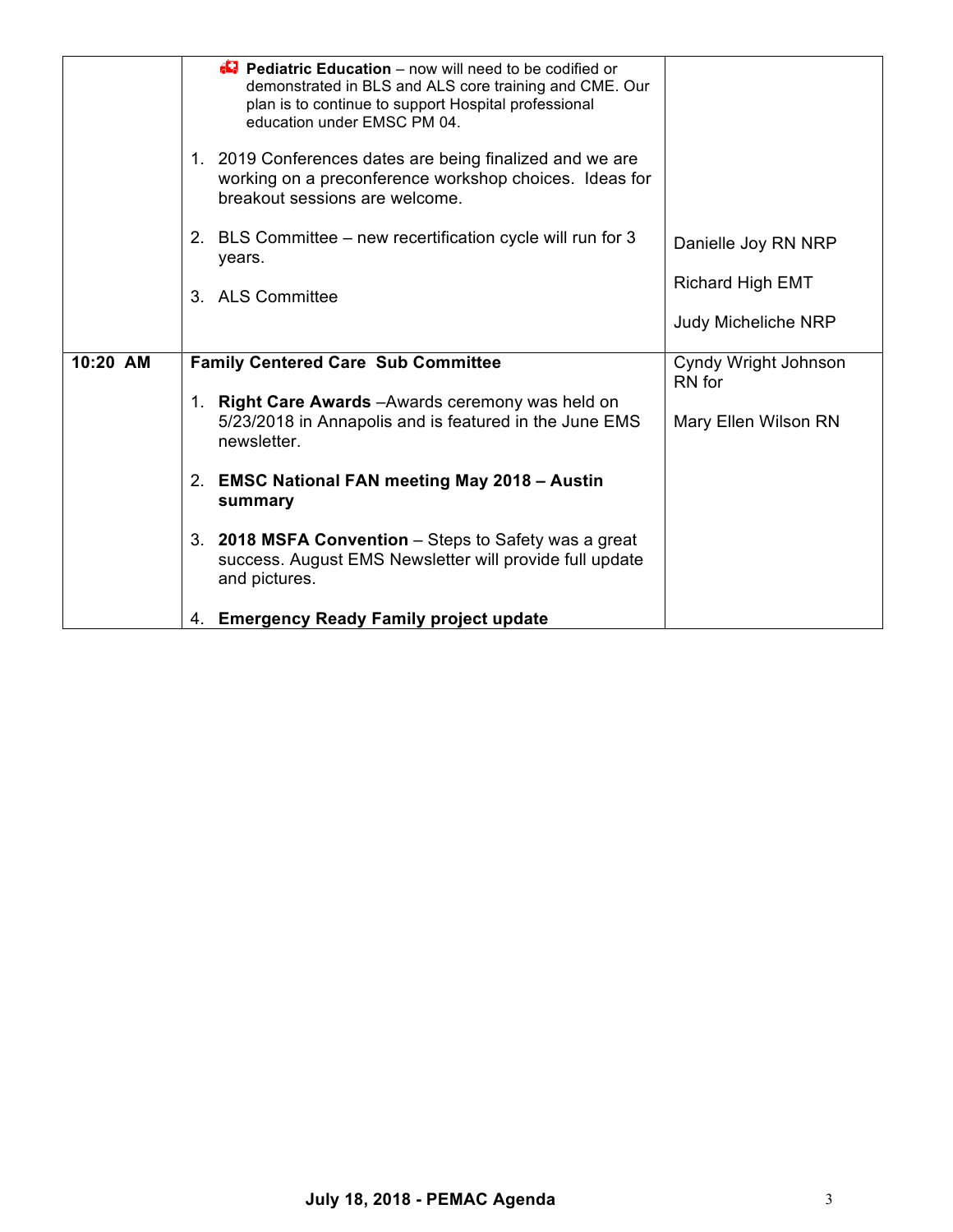| 10:30 AM | <b>Maryland Organizations &amp; Committees</b><br><b>AAP Updates</b><br>$\triangleright$ Maryland update - COPEM & COVIPP                                                                                                                                                 | <b>Rich Lichenstein MD</b>                             |
|----------|---------------------------------------------------------------------------------------------------------------------------------------------------------------------------------------------------------------------------------------------------------------------------|--------------------------------------------------------|
|          | $\triangleright$ National update – COPEM                                                                                                                                                                                                                                  | Cyndy Wright Johnson<br><b>RN</b>                      |
|          | ACEP Updates - new website & management<br>www.mdacep.org                                                                                                                                                                                                                 | Kathy Brown MD                                         |
|          | $\triangleright$ Maryland update - EMS Committee<br>> Maryland's NEW - Pediatric Committee<br>> National Updates                                                                                                                                                          |                                                        |
|          | <b>ENA Updates - www.mdena.org (NEW website live)</b><br>$\triangleright$ State report<br>$\triangleright$ Local updates<br>> Maryland ENA Regional Conferences (www.mdena.org)                                                                                           | Kaitlyn Mannon RN                                      |
|          | <b>SCHOOL HEALTH Updates</b><br>$\triangleright$ School Health committee(s) update<br>> School Emergency Health Guidelines                                                                                                                                                | Laurel Moody RN                                        |
|          | <b>Critical Care Updates</b><br>$\triangleright$ AACN<br>$\triangleright$ AAP                                                                                                                                                                                             | Liz Berg RN<br><b>Jason Custer MD</b>                  |
|          | <b>Commercial Ambulance Service Advisory Committee</b><br>(CASAC @ MIEMSS)<br>$\triangleright$ SCT subcommittee – workgroup on protocols<br>$\triangleright$ Neonatal subcommittee – to be reconvened in 2018<br>$\triangleright$ Obstetrical transports-workgroup of SCT | <b>Jill Dannenfelser RN</b><br><b>Lisa Chervon NRP</b> |
|          | Jurisdictional Affairs Committee (JAC @ MIEMSS)<br>$\triangleright$ BLS<br>$\triangleright$ ALS                                                                                                                                                                           | <b>Richard High EMT</b><br><b>Judy Micheliche NRP</b>  |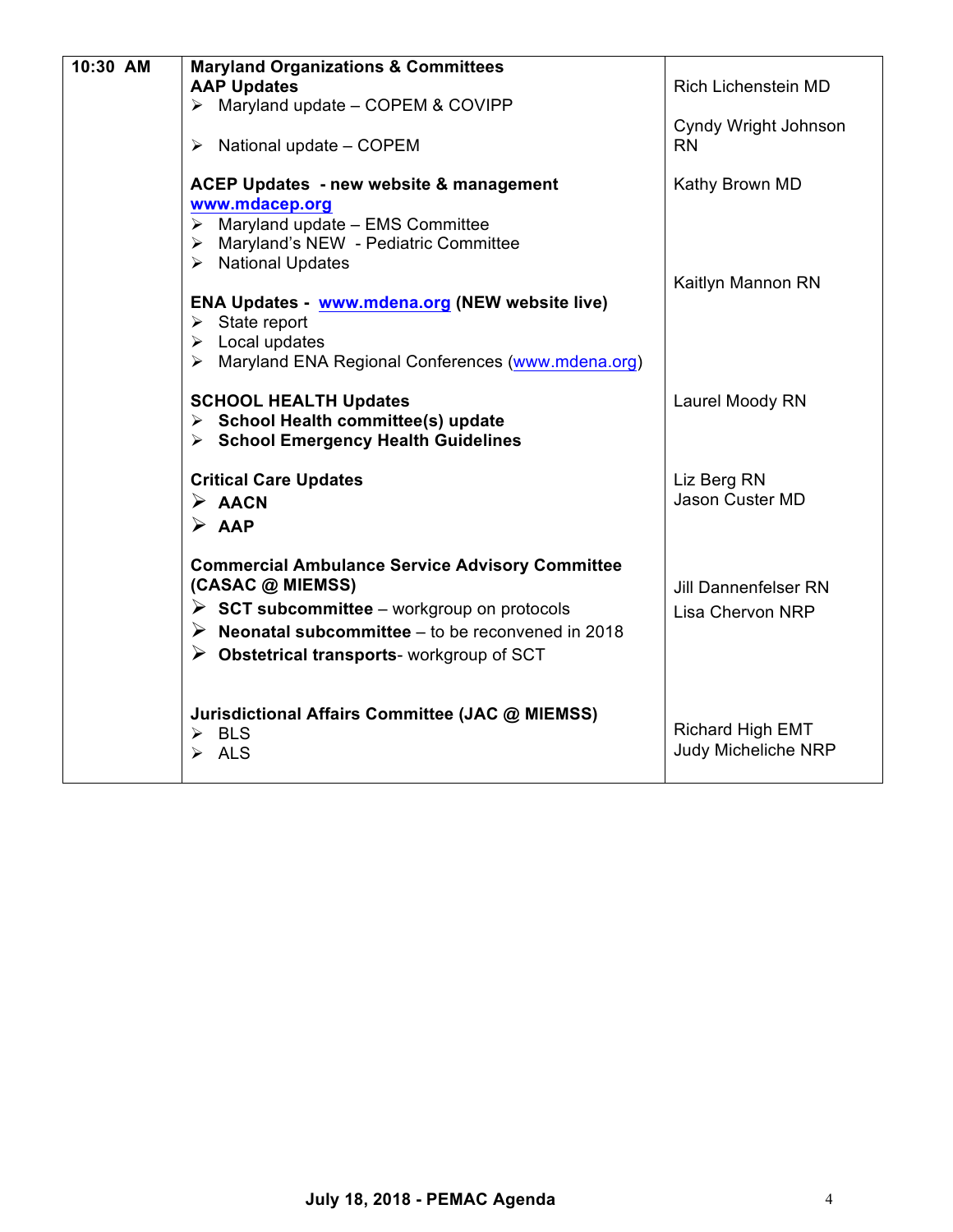| 11:00 AM | <b>Research and EVBG update</b>                                                                                                                                                                                                                                                                                                                                                                                                                                                                                                                                                                                                                                              | Jen Anders MD                                                                                  |
|----------|------------------------------------------------------------------------------------------------------------------------------------------------------------------------------------------------------------------------------------------------------------------------------------------------------------------------------------------------------------------------------------------------------------------------------------------------------------------------------------------------------------------------------------------------------------------------------------------------------------------------------------------------------------------------------|------------------------------------------------------------------------------------------------|
|          | 1. EMSC TI Grant updates<br>← PDTree: An EMS Triage Tool for Pediatric Destination<br>Decision Making (J Anders MD)                                                                                                                                                                                                                                                                                                                                                                                                                                                                                                                                                          |                                                                                                |
|          | 2. WB-CARN EMS partner in Prince George's County<br>$\checkmark$ Data Linkage Project<br>← Asthma Scoring Tool Project - PPASS<br>$\checkmark$ First Watch data / tracking                                                                                                                                                                                                                                                                                                                                                                                                                                                                                                   | Kathy Brown MD                                                                                 |
|          | 3. Ongoing Pediatric QIC & DART projects<br>Evaluation of protocols<br>$\checkmark$ Pediatric RSI-Process and Outcome project<br>$\checkmark$ Cares (CPR) Report for pediatrics include all of 2017<br>data - April meeting<br>$\checkmark$ 2016 – 2017 Sepsis – Jen Anders MD & Nick Wyns<br>PhD NRP<br>$\checkmark$ C-Spine project discussed in June<br>$\checkmark$ EMS Compass measures: pediatric and others<br>$\checkmark$ Region 3 Seizure project - Rich Lichenstein MD<br>$\checkmark$ Standardized Pediatric Transport reports are being<br>discussed with the MIEMSS Data team                                                                                  | Jen Anders MD                                                                                  |
|          | 4. Other projects - EMS RIG update                                                                                                                                                                                                                                                                                                                                                                                                                                                                                                                                                                                                                                           | Committee                                                                                      |
| 11:30 AM | <b>Injury Prevention Sub Committee &amp; Updates</b><br><b>Please see Summaries from:</b><br>a. EMSC: CPS & OP Healthcare Project (Maryland DOT<br><b>Highway Safety Office)</b><br>$\checkmark$ CPS Technician scholarship available for 2018<br>courses - contact cps@miemss.org<br>$\checkmark$ CPS Rapid Educational Response Kit – will highlight<br>again for May EMS week<br>$\checkmark$ CPS and heatstroke to children left in cars displays<br>are available and kick off will start soon                                                                                                                                                                          | Susanne Ogaitis Jones<br><b>MSPH CPST-I</b><br>cps@miemss.org for<br>materials and information |
|          | b. Safe Kids<br>$\checkmark$ Maryland Safe Kids Meetings for 2018 will be held in<br>March and September after PEMAC<br>$\checkmark$ New Maryland HSO grant – Bike Helmets and Safety<br>focusing on "Right Fit. Diane Lee (Garrett County) is<br>the new coordinator.<br>$\checkmark$ Safe Kids Day grants - State Coalition has received<br>approval for March 24 training and June Event<br>$\checkmark$ Safe Kids OTC Medication Safety Grant has been<br>awarded to the state coalition<br>$\checkmark$ Safe Kid Water Safety Grant has been received and<br>will be conducted in Salisbury and Cecil County<br>Maryland Risk Watch/ MSFA -2018 Convention update<br>C. | Cyndy Wright Johnson<br><b>RN</b><br>Cyndy Wright Johnson<br><b>RN</b>                         |
|          | provided under FAN report.                                                                                                                                                                                                                                                                                                                                                                                                                                                                                                                                                                                                                                                   |                                                                                                |
|          | d. <b>ENA: IQSIP</b> – Institute for Quality, Safety and Injury<br>$\checkmark$ Prevention updates $\mathcal Q$ ENA national website<br>← Buckle Up PSA                                                                                                                                                                                                                                                                                                                                                                                                                                                                                                                      | www.mdena.org                                                                                  |